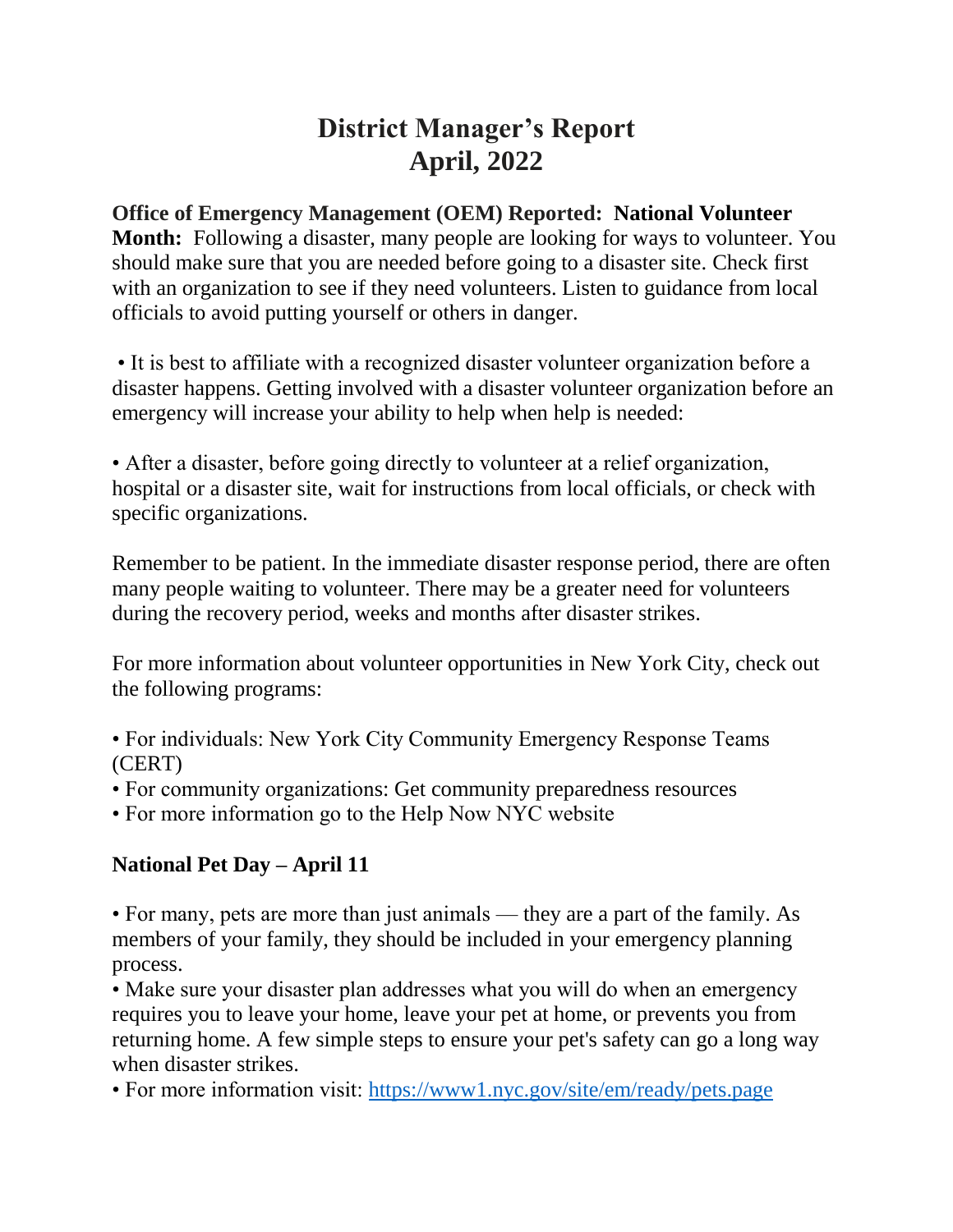#### **Donations After Disasters:**

• NYC has seen several large-scale emergencies recently that sparked a large number of in-kind donations.

• While we always appreciate NYers wanting to help their neighbors, the best way to help is by donating cash, or gift cards, to trusted local organizations—or the Mayor's Fund if a specific fund is activated

• By donating cash or gift cards, you give those affected a sense of control and the ability to purchase items that will make them comfortable or are culturally appropriate for them.

George Bruce Library will be resuming their one-on-one Computer Basics classes starting April 1st. Patrons can make appointments for in-person 45-minute sessions on any of the following topics:

- $\triangleright$  Learn to Type and Use a Mouse
- $\triangleright$  Internet for Beginners
- $\triangleright$  Email for Beginners
- $\triangleright$  Windows 7 Basics
- $\triangleright$  Microsoft Word 2010 for Beginners
- $\triangleright$  Connecting Devices to the Computer
- Downloading NYPL eBooks
- $\triangleright$  Getting the Most Out of the NYPL Catalog

Classes will be available Mondays & Fridays at 12:15 p.m. To make an appointment, patrons should call 212-662-9727 or stop by the library.

## **NYPL Update: Service [Updates](https://gcc02.safelinks.protection.outlook.com/?url=https%3A%2F%2Fwww.nypl.org%2Flocations%2Fdirectory&data=04%7C01%7Ceprince%40cb.nyc.gov%7Ccaa37ed65c9c4b4e408708d9fdffeed4%7C32f56fc75f814e22a95b15da66513bef%7C0%7C0%7C637820098102287570%7CUnknown%7CTWFpbGZsb3d8eyJWIjoiMC4wLjAwMDAiLCJQIjoiV2luMzIiLCJBTiI6Ik1haWwiLCJXVCI6Mn0%3D%7C3000&sdata=5h%2Bbd%2BYOPUQe82BmydElmwwopetHXZZrxCAMznG%2Bhfk%3D&reserved=0)**

Please note that, while NYPL branches are still offering general library use and seating, unlimited browsing, laptop and computer access, and more, staffing shortages are impacting some locations. Find an open location near you at [https://www.nypl.org/locations/directory.](https://www.nypl.org/locations/directory) PLEASE NOTE: Masks are required for people ages two and up at all NYPL locations

# **OTHER RESOURCES AND VIRTUAL SERVICES**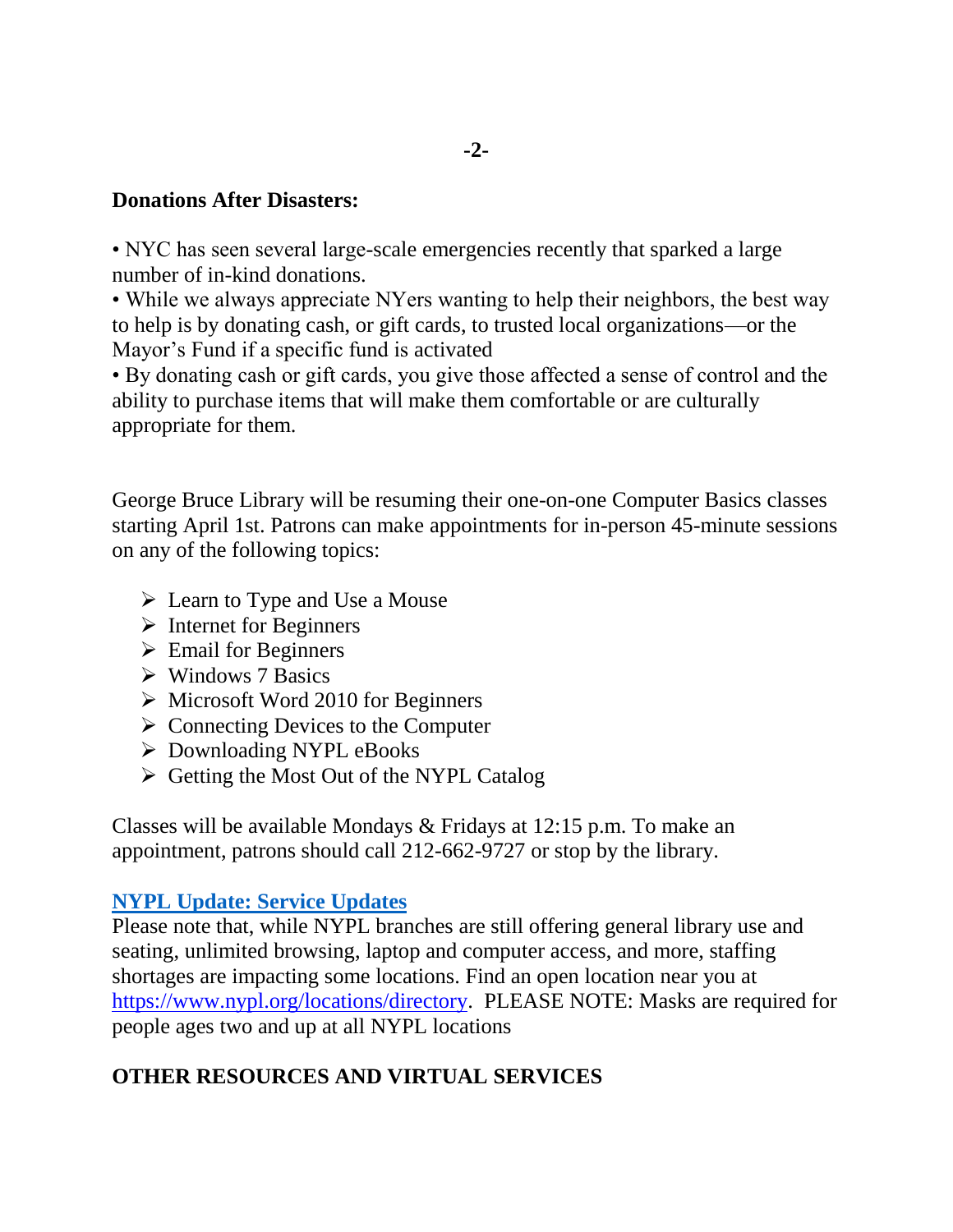## **E-Books & Audiobooks**

SimplyE, the Library's free e-reader app, makes it easy to browse, borrow, and read more than 00,000 e-books with your library card. Plus, New York state residents who don't have a library card can sign up for one through SimplyE. [Download](https://gcc02.safelinks.protection.outlook.com/?url=https%3A%2F%2Fapps.apple.com%2Fapp%2Fapple-store%2Fid1046583900%3Futm_campaign%3DNYPLConnect%26utm_content%3DNYPLConnect_20200818%26utm_medium%3Demail%26utm_source%3DeNewsletter&data=04%7C01%7Ceprince%40cb.nyc.gov%7Ccaa37ed65c9c4b4e408708d9fdffeed4%7C32f56fc75f814e22a95b15da66513bef%7C0%7C0%7C637820098102287570%7CUnknown%7CTWFpbGZsb3d8eyJWIjoiMC4wLjAwMDAiLCJQIjoiV2luMzIiLCJBTiI6Ik1haWwiLCJXVCI6Mn0%3D%7C3000&sdata=%2Fp8z1eiS8Kz8aM5xGCrbHkAsmNa1X3xpO%2BBzokuckL4%3D&reserved=0) SimplyE on iOS

## [Download](https://gcc02.safelinks.protection.outlook.com/?url=https%3A%2F%2Fplay.google.com%2Fstore%2Fapps%2Fdetails%3Fid%3Dorg.nypl.simplified.simplye%26utm_source%253DeNewsletter%26utm_medium%253Demail%26utm_campaign%253DNYPLConnect&data=04%7C01%7Ceprince%40cb.nyc.gov%7Ccaa37ed65c9c4b4e408708d9fdffeed4%7C32f56fc75f814e22a95b15da66513bef%7C0%7C0%7C637820098102287570%7CUnknown%7CTWFpbGZsb3d8eyJWIjoiMC4wLjAwMDAiLCJQIjoiV2luMzIiLCJBTiI6Ik1haWwiLCJXVCI6Mn0%3D%7C3000&sdata=oFmasjftaBGMqsqH7ye0sPJqsm%2BK655c2H1Wn16x7bA%3D&reserved=0) SimplyE on Android

## **Resources for Kids & Teens**

Get vital digital tools for learners of all ages—including access to free online homework helps and one-on-one tutoring through our partnership with Brain fuse. Find read-alouds, engaging activities, and more.

## [Explore](https://gcc02.safelinks.protection.outlook.com/?url=https%3A%2F%2Fwww.nypl.org%2Fabout%2Fremote-resources%2Fkids-and-teens%3Futm_source%3DeNewsletter%26utm_medium%3Demail%26utm_content%3DNYPLConnect_20200818%26utm_campaign%3DNYPLConnect&data=04%7C01%7Ceprince%40cb.nyc.gov%7Ccaa37ed65c9c4b4e408708d9fdffeed4%7C32f56fc75f814e22a95b15da66513bef%7C0%7C0%7C637820098102287570%7CUnknown%7CTWFpbGZsb3d8eyJWIjoiMC4wLjAwMDAiLCJQIjoiV2luMzIiLCJBTiI6Ik1haWwiLCJXVCI6Mn0%3D%7C3000&sdata=ESYOzA6Vt6lzHYAJomjILNI6bR%2BaO2W2220hyCcImQQ%3D&reserved=0)

More specifically, [Tumble](https://gcc02.safelinks.protection.outlook.com/?url=https%3A%2F%2Fwww.nypl.org%2Fcollections%2Farticles-databases%2Ftumblebooks&data=04%7C01%7Ceprince%40cb.nyc.gov%7Ccaa37ed65c9c4b4e408708d9fdffeed4%7C32f56fc75f814e22a95b15da66513bef%7C0%7C0%7C637820098102287570%7CUnknown%7CTWFpbGZsb3d8eyJWIjoiMC4wLjAwMDAiLCJQIjoiV2luMzIiLCJBTiI6Ik1haWwiLCJXVCI6Mn0%3D%7C3000&sdata=P2kpxdxg8THIOU%2F2kRzoHBWcwD%2BsufWqxYwgiyQvxJc%3D&reserved=0) books has a feature where you can find books for children based on their reading level. And [Brain](https://gcc02.safelinks.protection.outlook.com/?url=https%3A%2F%2Fwww.nypl.org%2Fabout%2Fremote-resources%2Fkids-and-teens%2Fhomework-help-brainfuse&data=04%7C01%7Ceprince%40cb.nyc.gov%7Ccaa37ed65c9c4b4e408708d9fdffeed4%7C32f56fc75f814e22a95b15da66513bef%7C0%7C0%7C637820098102287570%7CUnknown%7CTWFpbGZsb3d8eyJWIjoiMC4wLjAwMDAiLCJQIjoiV2luMzIiLCJBTiI6Ik1haWwiLCJXVCI6Mn0%3D%7C3000&sdata=3Yj5vyEgCObVFr7mwE5ZygKkTN%2BeJF%2BnHTHpP2ConbQ%3D&reserved=0) fuse is a FREE live online homework help that has been most useful to kids in school! And for little ones, keep checking in for new [Storytimes](https://gcc02.safelinks.protection.outlook.com/?url=https%3A%2F%2Fwww.nypl.org%2Feducation%2Fkids%2Fstorytime&data=04%7C01%7Ceprince%40cb.nyc.gov%7Ccaa37ed65c9c4b4e408708d9fdffeed4%7C32f56fc75f814e22a95b15da66513bef%7C0%7C0%7C637820098102287570%7CUnknown%7CTWFpbGZsb3d8eyJWIjoiMC4wLjAwMDAiLCJQIjoiV2luMzIiLCJBTiI6Ik1haWwiLCJXVCI6Mn0%3D%7C3000&sdata=s2e2RqXpn%2BhxtoyYOUToURpBOlo6M67MF7qaCEkx%2Fhs%3D&reserved=0) and activities every week!

## **Expanded Research Collections**

Access more than 800 online databases for free—many available for use from anywhere—when you log in with your library card. Discover anything and everything from scholarly journals and historical archives to our Digital Collections.

#### **[Discover](https://gcc02.safelinks.protection.outlook.com/?url=https%3A%2F%2Fwww.nypl.org%2Fabout%2Fremote-research-resources%3Futm_source%3DeNewsletter%26utm_medium%3Demail%26utm_content%3DNYPLConnect_20200818%26utm_campaign%3DNYPLConnect&data=04%7C01%7Ceprince%40cb.nyc.gov%7Ccaa37ed65c9c4b4e408708d9fdffeed4%7C32f56fc75f814e22a95b15da66513bef%7C0%7C0%7C637820098102287570%7CUnknown%7CTWFpbGZsb3d8eyJWIjoiMC4wLjAwMDAiLCJQIjoiV2luMzIiLCJBTiI6Ik1haWwiLCJXVCI6Mn0%3D%7C3000&sdata=Hn%2Fnv%2Bgn7uC7xVf5f5t9fShP8oVVYCuH0Ck%2BiS5ig0U%3D&reserved=0)**

## **Find Online Events**

The New York Public Library is here to help people of all ages learn and engage with their communities through our online classes, programs, book clubs, and more. Discover our array of free online offerings. [Search](https://gcc02.safelinks.protection.outlook.com/?url=https%3A%2F%2Fwww.nypl.org%2Fevents%2Fcalendar%2Fonline%3Futm_source%3DeNewsletter%26utm_medium%3Demail%26utm_content%3DNYPLConnect_20200818%26utm_campaign%3DNYPLConnect&data=04%7C01%7Ceprince%40cb.nyc.gov%7Ccaa37ed65c9c4b4e408708d9fdffeed4%7C32f56fc75f814e22a95b15da66513bef%7C0%7C0%7C637820098102287570%7CUnknown%7CTWFpbGZsb3d8eyJWIjoiMC4wLjAwMDAiLCJQIjoiV2luMzIiLCJBTiI6Ik1haWwiLCJXVCI6Mn0%3D%7C3000&sdata=LFXWSr6YXZKSCo9BHGxNgs6ccb%2FumjuIghmgeYkEbMw%3D&reserved=0)

**Income Tax Help:** The New York Public Library (NYPL) neighborhood branches across the city will be hosting organizations who can help you prepare and file your tax return electronically—all for free. To participate you will need to:

- Have a valid email address:
- Bring all necessary documents and information;

The New York Public Library collaborates with the NYC Department of Consumer and Worker Protection and the IRS to bring Ariva, Food Bank and Single Stop to the branches to facilitate tax assistance programs. Requirements to participate in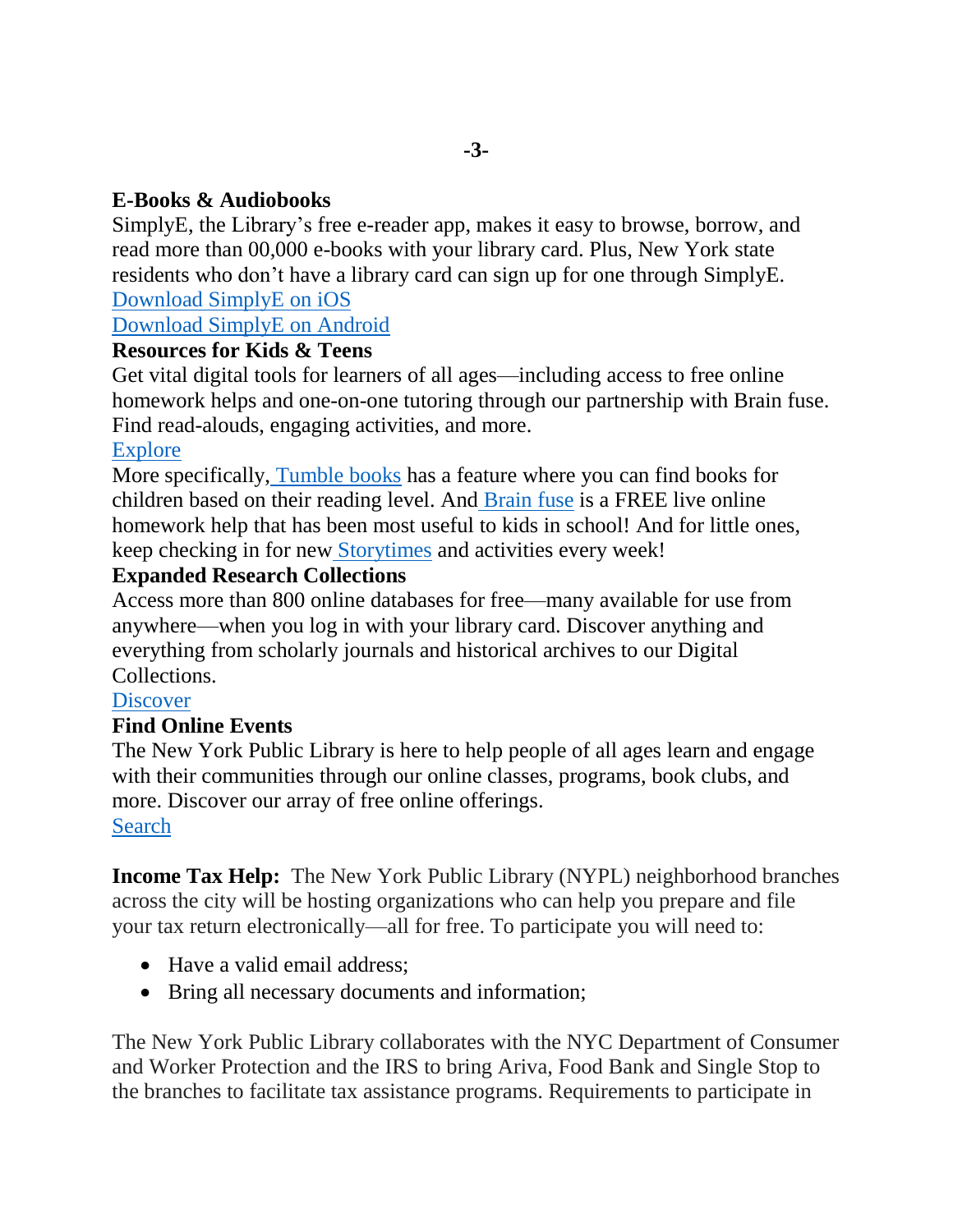the NYC tax assistance programs are stated [here.](https://gcc02.safelinks.protection.outlook.com/?url=http%3A%2F%2Fwww1.nyc.gov%2Fsite%2Fdca%2Fconsumers%2Ffile-your-taxes.page&data=04%7C01%7Ceprince%40cb.nyc.gov%7C2ae56079369a464f33c708da17316e27%7C32f56fc75f814e22a95b15da66513bef%7C0%7C0%7C637847798403215162%7CUnknown%7CTWFpbGZsb3d8eyJWIjoiMC4wLjAwMDAiLCJQIjoiV2luMzIiLCJBTiI6Ik1haWwiLCJXVCI6Mn0%3D%7C3000&sdata=tHled2Jmf%2Bm5Vd5X70GPGY8cPLocHkfRhmNPhYzsiqU%3D&reserved=0) Requirements to participate in the IRS VITA programs are stated [here.](https://gcc02.safelinks.protection.outlook.com/?url=https%3A%2F%2Fwww.irs.gov%2Findividuals%2Ffree-tax-return-preparation-for-you-by-volunteers&data=04%7C01%7Ceprince%40cb.nyc.gov%7C2ae56079369a464f33c708da17316e27%7C32f56fc75f814e22a95b15da66513bef%7C0%7C0%7C637847798403215162%7CUnknown%7CTWFpbGZsb3d8eyJWIjoiMC4wLjAwMDAiLCJQIjoiV2luMzIiLCJBTiI6Ik1haWwiLCJXVCI6Mn0%3D%7C3000&sdata=rpX%2Bo4eWXxMClck937B0Ot7iJWWDFn6mum4NRJ%2Fo3zY%3D&reserved=0)

## **Tell City Hall: Libraries are for Everyone** *Message from the NYPL*

*Dear Community Partners,*

*Your library and your community need your help. New York City leaders are hard at work on NYC's budget—and we want to ensure they know how important our libraries are to our communities and the city as we continue to recover from the past two years of the COVID-19 pandemic.*

*That's why we are asking you to stand by your library and send a note right now. Sign your name to instantly deliver a message to Mayor Adams and the New York City Council letting them know how critical libraries are to a strong recovery and future for New York City. Our libraries provide essential services to high-need communities—including those who were and are disproportionately impacted by COVID-19. Libraries will continue to be an important partner as we start our collective next chapter.*

*[Please click here to show your support.](https://gcc02.safelinks.protection.outlook.com/?url=https%3A%2F%2Fwww.nypl.org%2Fspeakout&data=04%7C01%7Ceprince%40cb.nyc.gov%7C045a0e3a9fdf4c9c44b108da1740282c%7C32f56fc75f814e22a95b15da66513bef%7C0%7C0%7C637847861561707125%7CUnknown%7CTWFpbGZsb3d8eyJWIjoiMC4wLjAwMDAiLCJQIjoiV2luMzIiLCJBTiI6Ik1haWwiLCJXVCI6Mn0%3D%7C3000&sdata=Lsm%2FZ1s15wr9EAhqrvMDb9nm%2FffymOTfJos%2FZcOgGgU%3D&reserved=0) Your letter will be sent to Mayor Eric Adams, City Council Speaker Adrienne Adams, Majority Leader Keith Powers, Council Finance Chair Justin Brannan, Committee on Libraries Chair Chi Ossé, and your local Council Member.*

**MTA Reported:** Statement from MTA Chair and CEO Janno Lieber on Arrest of Brooklyn Shooting Suspect Frank James.

"Transit riders and all New Yorkers will rest a little easier tonight thanks to the incredible work of the NYPD. Since the attack, the MTA has been cooperating closely with police on the investigation, reviewing countless hours of video from thousands of cameras across the subway and bus network.

"With the support of Governor Hochul, Mayor Adams has made a powerful commitment to subway safety and has already taken significant steps to increase the presence and visibility of NYPD officers in the transit system—especially on platforms and trains, where riders want to see them most. We look forward to continuing to strengthen this partnership as we restore riders' confidence in the transit system."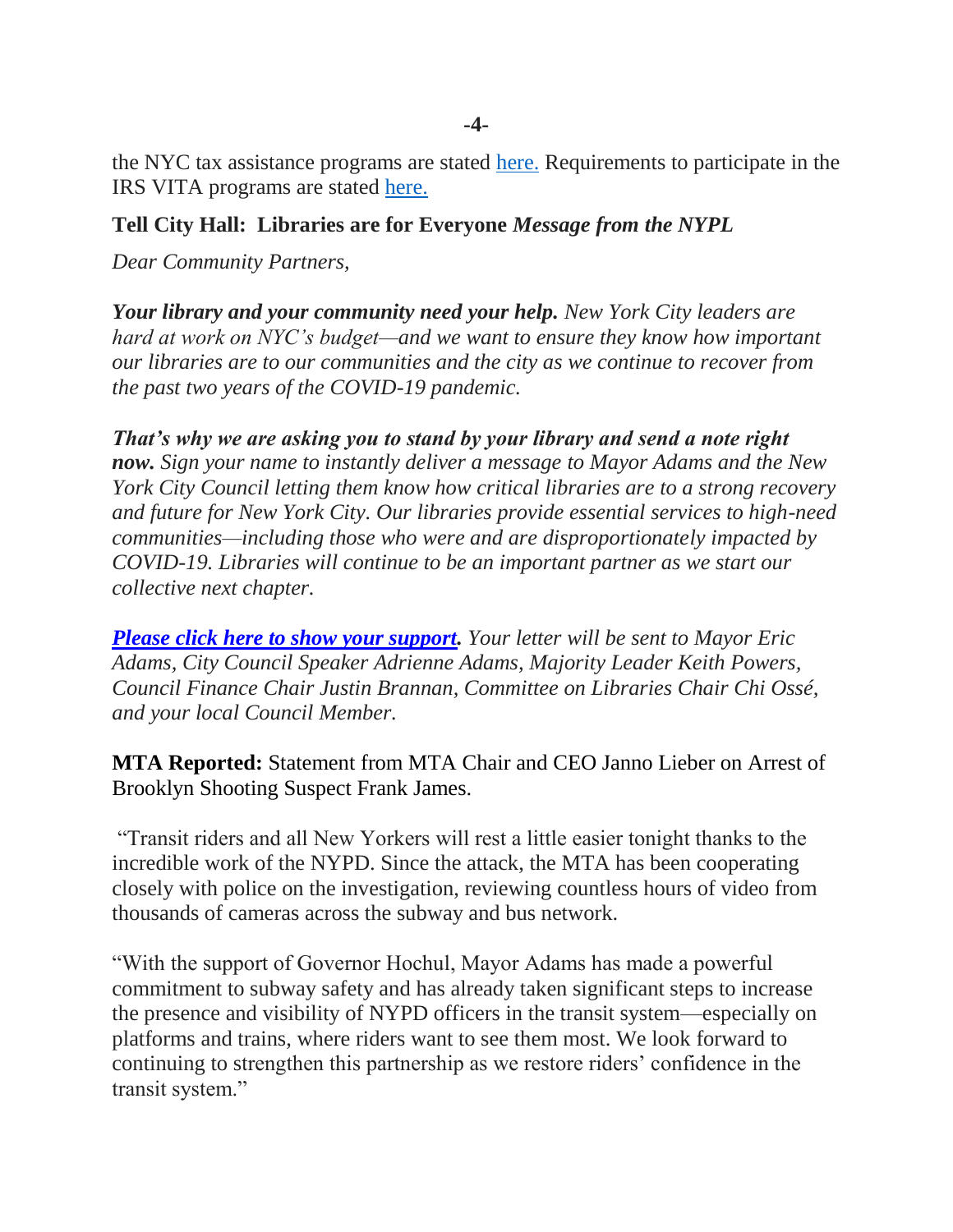Fair Fares NYC is a City program created to help New Yorkers with low incomes manage their transportation costs. Using the Fair Fares NYC MetroCard, eligible New York City residents receive a 50% discount on subway and eligible bus fares. Pay-per-Ride, weekly unlimited, and monthly unlimited options are all available. Fair Fares can also provide 50% off MTA Access-A-Ride paratransit trips. Fair Fares is open to all eligible New Yorkers at or below the Federal Poverty Level who don't have discounted transportation from the MTA or the City. All Fair Fares NYC MetroCards come ready to add time and/or value. When you add time to your Fair Fares NYC MetroCard, you will be charged half the current price for the unlimited weekly or monthly option. When you add value, you will add the amount you choose to your card and the turnstile will deduct half the current fare when you swipe.

**NYC Commission on Human Rights Reported:** As of March 12, 2022, Domestic workers in New York City will be protected against discrimination, harassment, and retaliation by the New York City Human Rights Law. <https://www1.nyc.gov/site/cchr/media/intro-339.page>

**Department for Environmental Protection (DEP) Reported:** New DEP Commissioner Rohit T. Aggarwala, Commissioner, Rohit T. "Rit" Aggarwala is a widely recognized expert on urban sustainability, technology, and mobility. Led the creation of the Mayor's Office of Long-Term Planning and Sustainability under Mayor Bloomberg's administration, among other things.

**NYC DEP** is hiring Rain Garden Maintainer workers. Like seasonal City Park workers, the duties include general maintenance of the DEP rain gardens, starting salary is \$16.63 per hours, 40-hour work week. Anyone who would like to be considered please go to nyc.gov/careers: Job #

518491, Rain Garden Maintainer. Please spread the word to anyone in your Board, anyone who may be interested in our DEP Rain Garden Maintainer position. We have many open positions, they however are in the other Boroughs, Brooklyn, Queens & Bronx. City Park workers duties include general maintenance of the DEP rain gardens, starting salary is \$16.63 per hours, 40-hour work week.

For further information please visit: nyc.gov/careers: Job # 518491, Rain Garden Maintainer. DEP has many open positions, they however are in the other Boroughs, Brooklyn, Queens & Bronx.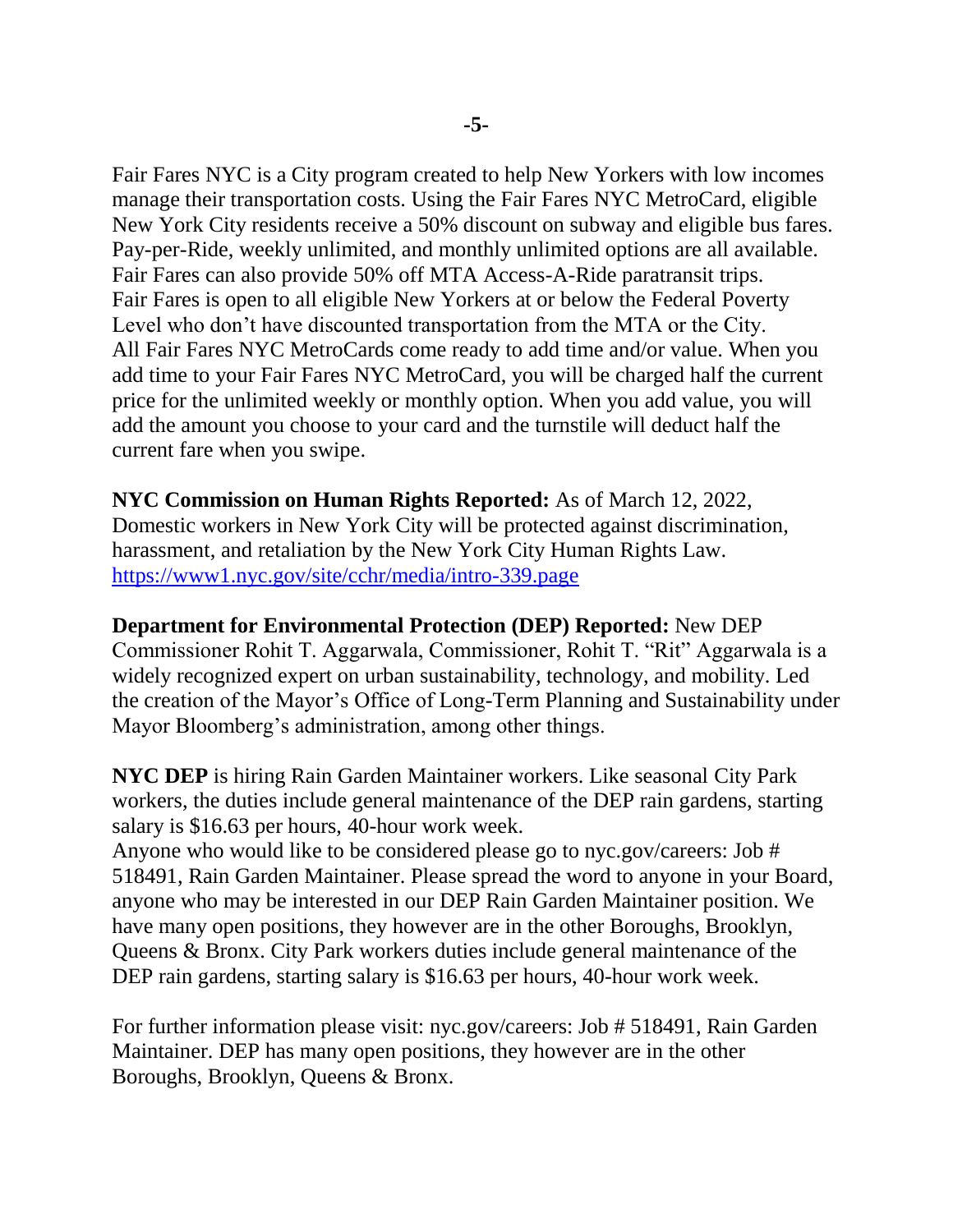## **Department of Sanitation Reported: DSNY will host SAFE Disposal Events**

(Solvents, Automotive, Flammables, and Electronics) throughout the year in all five boroughs to give residents a location to drop off their harmful household products safely.

## **Manhattan - Sunday, June 5**

## **NEW: Registration Required! [on.nyc.gov/SAFE-MN](https://www.eventbrite.com/e/manhattan-safe-disposal-event-registration-262492440957)**

Columbia University/Teacher's College W 120 St between Broadway & Amsterdam Ave Cars approach from Seminary Row down Amsterdam Ave Walk-in area available for residents taking public transportation

## **Who is Eligible**

Only New York City residential waste is accepted at SAFE Disposal Events. No commercial vehicles are allowed. Residents must provide proof of NYC residency, such as a NYS driver's license or utility bill.

## **What to Bring**

Automotive products such as motor oil, transmission fluid, and batteries Personal care items such as unwanted/expired medicines or cosmetics (i.e., Nail polish)

Syringes (clearly labeled and packaged in a "sharps" container or other leak-proof, puncture-resistant container) Thermometers.

Household products such as pesticides, paint, hazardous cleaners, compact fluorescent light bulbs

Electronics – check the list of items that are considered electronics.

**[Download our checklist](https://dsny.cityofnewyork.us/wp-content/uploads/2021/06/Special-Waste_How-To-Dispose-Flyer-june21.pdf)** for future reference.

## **How to Package Items**

Look for items with DANGER, POISON, or CAUTION labels. Read labels carefully for safe handling.

Clearly label all products.

Tightly seal containers.

Don't mix products or bring open containers.

If an item is leaking, pack in a larger container and use an absorbent material, such as kitty litter or newspaper, to soak up excess fluid.

Place containers upright in a sturdy box to transport them.

Package syringes and lancets in a "sharps" container or other clearly labeled leakproof, puncture-resistant container.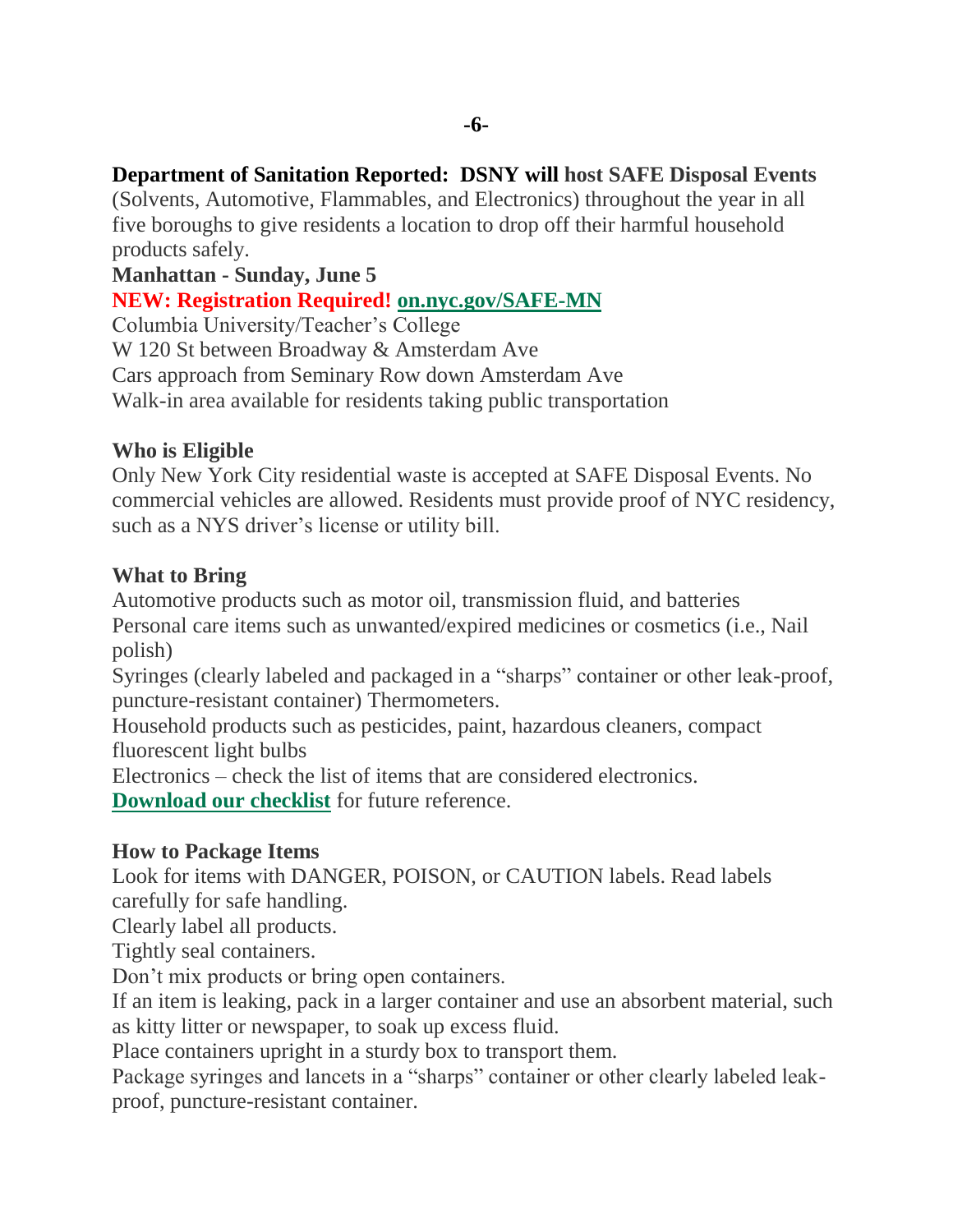Place TVs and computer monitors with broken glass in separate sealed bags or boxes.

## **What Happens to Collected Items**

Materials collected are either recycled, blended for fuel, or sent to licensed hazardous waste treatment facilities for safe disposal. Electronics are responsibly recycled or refurbished for reuse through **[ERI](https://eridirect.com/)**. Unwanted medications are managed by environmental police and incinerated to prevent unintentional poisonings or entry into the water supply. <https://www1.nyc.gov/assets/dsny/site/services/harmful-products/safe-disposal>

**Congressman Adriano Espaillat's Office Reported: Wounded Warrior Fellow: 2022 Congressional Art Competition** Congressman Espaillat's office are accepting entries (applications) from High School students in the 13<sup>th</sup> congressional district students will be given the opportunity to display their winning artwork in the United States Capitol and the district offices of Rep. Espaillat for up to **1 year**

Please submit all artwork to [art.ny13@mail.house.gov](mailto:art.ny13@mail.house.gov) or contact our Congressional Veteran and Military representative, Marc Carlo at [marc.carlo@mail.house.gov](mailto:marc.carlo@mail.house.gov) **Deadline has been extended to April 27th, 2022**

## **Upcoming Events/Announcements:**

**CCRB will host their next public board meeting on Wednesday, April 13, 2022** at 4:00 PM at the Civilian Complaint Review Board, 100 Church Street, 10th Fl., New York, NY 10007 and online via **[Webex](https://nycccrb.webex.com/nycccrb/onstage/g.php?MTID=e2faca0ee92112e5dd8193b79f74dbcdf)**. This meeting will focus on the relationship between New Yorkers and the NYPD. CCRB encourages members of the community to attend and share their experiences with policing. All are welcome to participate in this conversation and learn about civilian oversight of the NYPD.

**Congressman Espaillat's Virtual Career Fair Spring 2022 Wednesday, April 20th and Thursday, April 21st from 10am to 5pm** Streaming on all Social Media Platform (Facebook, Twitter and Official Congressional Website)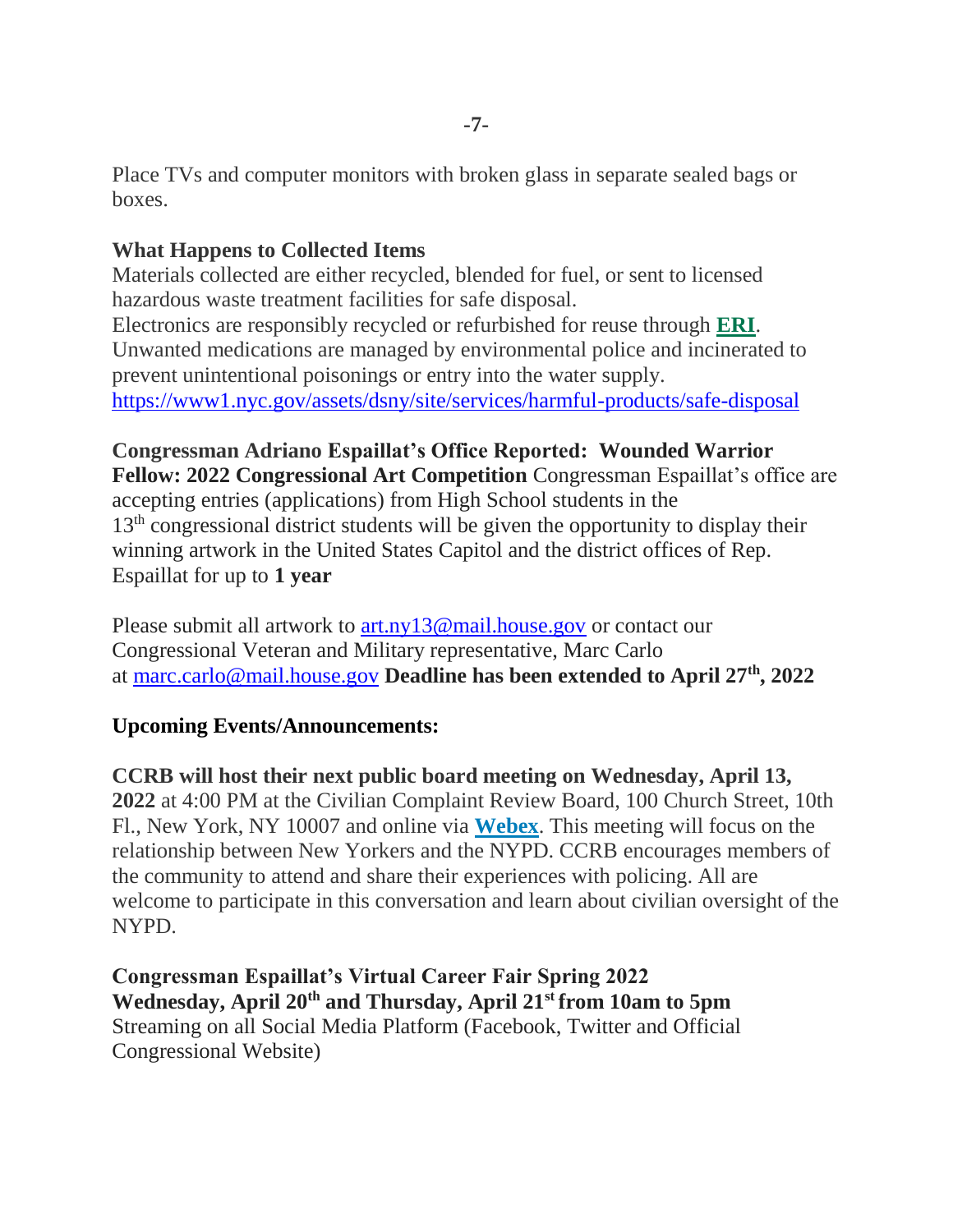## **Request a Ready New York Event:**

• Take the next step to preparedness and request a virtual emergency preparedness presentation.

• Through the program, you can learn about the hazards you may face in New York City and prepare for all types of emergencies by writing an emergency plan, choosing a meeting place, gathering supplies for your home, and preparing a Go Bag in case you need to leave your home in a hurry

**Request a virtual Ready NY event** or material via email at intergov@oem.nyc.gov

## **Did you Know??**

**April is Occupational Therapy Month**, and the Visiting Nurse Service of New York (VNSNY) recognizes the vital work that occupational therapists provide throughout our communities. Occupational therapists help their patients regain the ability to perform everyday activities, making them an essential part of the rehabilitation and home health team. Learn more about the role of [occupational](https://gcc02.safelinks.protection.outlook.com/?url=http%3A%2F%2Fmmlink.vnsny.org%2Fls%2Fclick%3Fupn%3Dvh3-2BAl-2FJGGD0mdmXsBKS6hnDMG8DaPMQdGn3pe9bJ3-2Bm57qFi6v-2BFfh5MI12xVfRrDsZZv0nG0nsoIMv9SghyIrcqanzP4srdfN7y6-2Fa3mtOtnUSdXutAYLcjG36-2Fbvwz9vz1hCkVJCIrFRp9I4ndOA2dzDHSli9elsSS-2B0YaiwaB5qFZGmROyriCUU0qWkNJM4f621S-2FEK4fVhrms6z6w-3D-3DKI7e_-2F42PJCB-2FctjrgIFvh21RBxPTfbYlsmH41f-2BcfskiS98ws5-2BO8LK5UEU5xxICbRPIwcotqzp6Fy-2FZ5q8Mzm3zD2vMXpkew627HFccdzCUlmVyOMF5CJVo-2FkT1cpLBiVnOuAu-2FziNHcH0Ox2sMdnDZx51u8Z4FdMr9KVx0cloU96EKX7bEhhEwPlwJtN-2BKFRkEaDJZIF-2BAFcsLE4XDTcpEIfqm5RGc0tK86lSNTAamqH3LdHxlBMczkBncAFiravySFTJbau12BlbZoHTlMKjIpkcxNd9UcIWYCQcMzBj29II1CmOqX7CTVZHOWSbRS-2FDx4Sb-2BU4prrbiWwcCPPNkc-2FEbFoWmOXQ-2BGJalPnlgfbHJqeLmRwbi7GJD8DOVgAcbUKYUn92qZwXDtHUOZP6NNeyAbo0BLjiFyo3R44TQt1UP42AxVlm0yzfMn7k8T4GB2rQJfsGuxnU-2BJ9M-2B9Daf17CAkX-2Fg6OQcuiVf-2BkPJLpE8QL9EjnKHxObDSMoCZvcdK9NfHuej9ogh4sSagns-2FNSLE1QGpgaIRVP5NvokAZXDxNEhUFIqV308RnNCGvjLEME1-2FbI5zuQwUMBMgQx83GYYWro1u6IiJGt2CcfuqV8FL6eb00ALVdBL6VrcXuWl8YJIIMMdTdIrql7fuVT4k4pKZbz6WqYoxeZIafqTqlGgc-3D&data=04%7C01%7Ceprince%40cb.nyc.gov%7C8aa3c91a1c68470b114208da1bee680d%7C32f56fc75f814e22a95b15da66513bef%7C0%7C0%7C637853008031458778%7CUnknown%7CTWFpbGZsb3d8eyJWIjoiMC4wLjAwMDAiLCJQIjoiV2luMzIiLCJBTiI6Ik1haWwiLCJXVCI6Mn0%3D%7C3000&sdata=AGZWwCAagCzK%2FyNSkfLBPACWU54RTTGD9FvZKRbz22g%3D&reserved=0) [therapists](https://gcc02.safelinks.protection.outlook.com/?url=http%3A%2F%2Fmmlink.vnsny.org%2Fls%2Fclick%3Fupn%3Dvh3-2BAl-2FJGGD0mdmXsBKS6hnDMG8DaPMQdGn3pe9bJ3-2Bm57qFi6v-2BFfh5MI12xVfRrDsZZv0nG0nsoIMv9SghyIrcqanzP4srdfN7y6-2Fa3mtOtnUSdXutAYLcjG36-2Fbvwz9vz1hCkVJCIrFRp9I4ndOA2dzDHSli9elsSS-2B0YaiwaB5qFZGmROyriCUU0qWkNJM4f621S-2FEK4fVhrms6z6w-3D-3DKI7e_-2F42PJCB-2FctjrgIFvh21RBxPTfbYlsmH41f-2BcfskiS98ws5-2BO8LK5UEU5xxICbRPIwcotqzp6Fy-2FZ5q8Mzm3zD2vMXpkew627HFccdzCUlmVyOMF5CJVo-2FkT1cpLBiVnOuAu-2FziNHcH0Ox2sMdnDZx51u8Z4FdMr9KVx0cloU96EKX7bEhhEwPlwJtN-2BKFRkEaDJZIF-2BAFcsLE4XDTcpEIfqm5RGc0tK86lSNTAamqH3LdHxlBMczkBncAFiravySFTJbau12BlbZoHTlMKjIpkcxNd9UcIWYCQcMzBj29II1CmOqX7CTVZHOWSbRS-2FDx4Sb-2BU4prrbiWwcCPPNkc-2FEbFoWmOXQ-2BGJalPnlgfbHJqeLmRwbi7GJD8DOVgAcbUKYUn92qZwXDtHUOZP6NNeyAbo0BLjiFyo3R44TQt1UP42AxVlm0yzfMn7k8T4GB2rQJfsGuxnU-2BJ9M-2B9Daf17CAkX-2Fg6OQcuiVf-2BkPJLpE8QL9EjnKHxObDSMoCZvcdK9NfHuej9ogh4sSagns-2FNSLE1QGpgaIRVP5NvokAZXDxNEhUFIqV308RnNCGvjLEME1-2FbI5zuQwUMBMgQx83GYYWro1u6IiJGt2CcfuqV8FL6eb00ALVdBL6VrcXuWl8YJIIMMdTdIrql7fuVT4k4pKZbz6WqYoxeZIafqTqlGgc-3D&data=04%7C01%7Ceprince%40cb.nyc.gov%7C8aa3c91a1c68470b114208da1bee680d%7C32f56fc75f814e22a95b15da66513bef%7C0%7C0%7C637853008031458778%7CUnknown%7CTWFpbGZsb3d8eyJWIjoiMC4wLjAwMDAiLCJQIjoiV2luMzIiLCJBTiI6Ik1haWwiLCJXVCI6Mn0%3D%7C3000&sdata=AGZWwCAagCzK%2FyNSkfLBPACWU54RTTGD9FvZKRbz22g%3D&reserved=0) at VNSNY.

**Late Library [Fines Are Gone for Good!](https://gcc02.safelinks.protection.outlook.com/?url=https%3A%2F%2Fwww.nypl.org%2Ffines&data=04%7C01%7Ceprince%40cb.nyc.gov%7C2ae56079369a464f33c708da17316e27%7C32f56fc75f814e22a95b15da66513bef%7C0%7C0%7C637847798403215162%7CUnknown%7CTWFpbGZsb3d8eyJWIjoiMC4wLjAwMDAiLCJQIjoiV2luMzIiLCJBTiI6Ik1haWwiLCJXVCI6Mn0%3D%7C3000&sdata=Hh9dk7FBVsHCpkA6VHCHzbUMVwluPD%2FbJFxcKnGbEr8%3D&reserved=0)** Say goodbye to late fines and hello to the Library! NYPL has eliminated all fines, past, and future, to ensure access and opportunity for all.

To request a public litter basket to be placed on a street corner of a major commercial street or near a major transportation hub, **[click here](https://click.everyaction.com/k/44184044/340456355/898317669?nvep=ew0KICAiVGVuYW50VXJpIjogIm5ncHZhbjovL3Zhbi9FQS9FQTAwNi8xLzg2OTc2IiwNCiAgIkRpc3RyaWJ1dGlvblVuaXF1ZUlkIjogImQ3N2FiY2E0LWY2YmMtZWMxMS05OTdlLTI4MTg3OGI4M2Q4YSIsDQogICJFbWFpbEFkZHJlc3MiOiAiZXByaW5jZUBjYjltLm9yZyINCn0%3D&hmac=gepw-Z_cDESR1UN9ZIg3oUQw1EDM-8RwJbUpoYbKLBQ=&emci=1d2579a9-f7bb-ec11-997e-281878b83d8a&emdi=d77abca4-f6bc-ec11-997e-281878b83d8a&ceid=4284574)**.

The Health Department will now be using an alert level system that tracks COVID-19 transmission and health care capacity in the city. To learn more about the alert system go to [https://www1.nyc.gov/site/doh/covid/covid-19-alert-levels.page.](https://click.everyaction.com/k/44184046/340456357/-199829468?nvep=ew0KICAiVGVuYW50VXJpIjogIm5ncHZhbjovL3Zhbi9FQS9FQTAwNi8xLzg2OTc2IiwNCiAgIkRpc3RyaWJ1dGlvblVuaXF1ZUlkIjogImQ3N2FiY2E0LWY2YmMtZWMxMS05OTdlLTI4MTg3OGI4M2Q4YSIsDQogICJFbWFpbEFkZHJlc3MiOiAiZXByaW5jZUBjYjltLm9yZyINCn0%3D&hmac=gepw-Z_cDESR1UN9ZIg3oUQw1EDM-8RwJbUpoYbKLBQ=&emci=1d2579a9-f7bb-ec11-997e-281878b83d8a&emdi=d77abca4-f6bc-ec11-997e-281878b83d8a&ceid=4284574)

## **Got a parking ticket? Has your vehicle been booted? Beware of scams!**

Protect yourself against fraud. Disregard any notice or advertisement that promises to get you a discount on your parking ticket or boot removal. There are no discounts on parking tickets or boot removals.